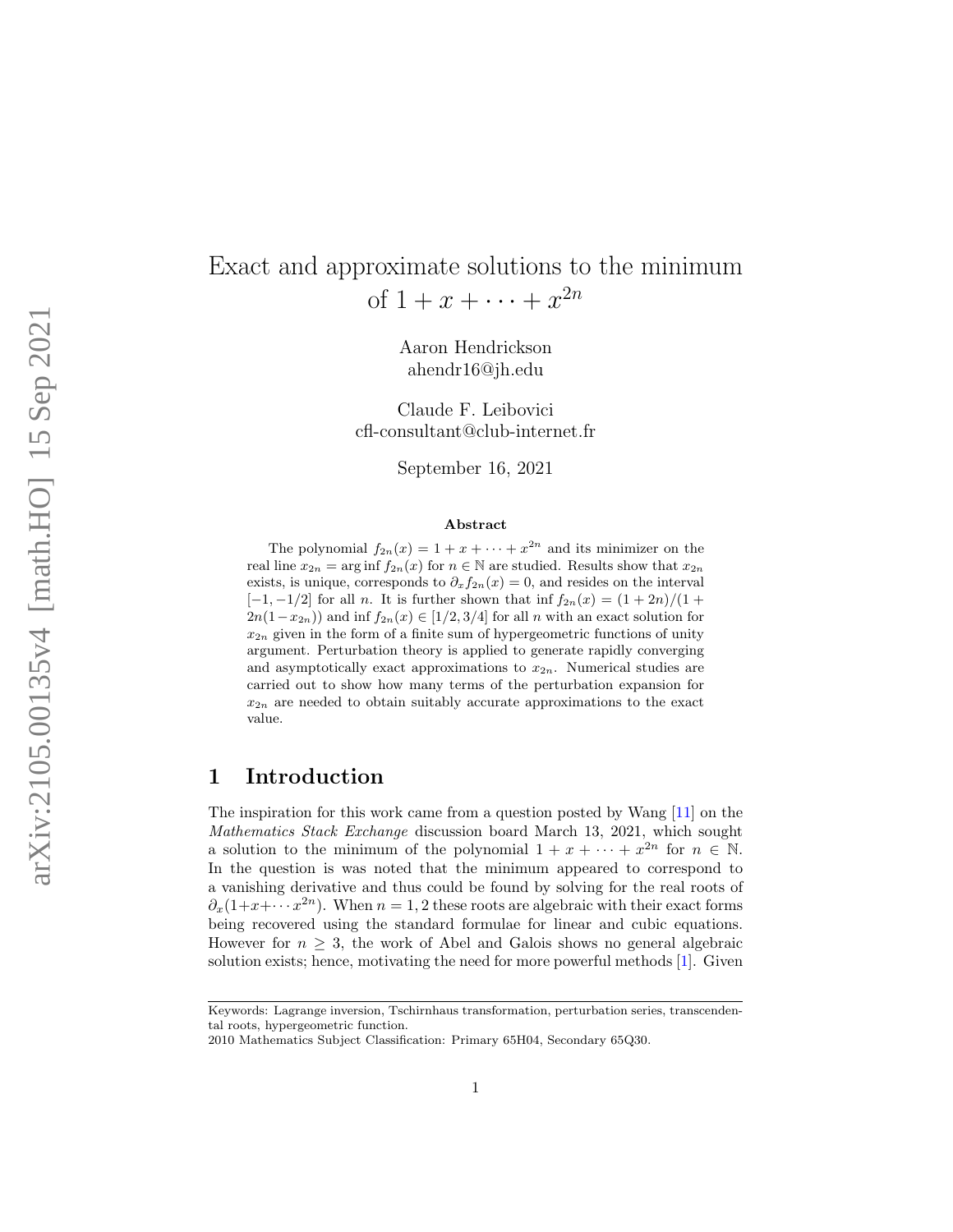the broad and pervasive applications of geometric sums in the literature, further study of this polynomial and its minimum is a worthwhile venture.

## 2 Preliminaries

Throughout this work we define  $\mathbb{N} = \{1, 2, \dots\}$ ,  $\mathbb{N}_0 = \mathbb{N} \cup \{0\}$ , and  $\mathbb{E} =$  $\{2, 4, \ldots\}$  to be the sets of positive integers, nonnegative integers, and positive even integers, respectively. For the sake of brevity we shall denote  $m = 2n$ so that the the polynomial of interest and its minimizer becomes

$$
f_m(x) \coloneqq 1 + x + \dots + x^m, \quad m \in \mathbb{E}
$$

and

$$
x_m \coloneqq \arginf_{x \in \mathbb{R}} f_m(x).
$$

The following definitions and relations will also be used.

Definition 1 (Gamma function).

$$
\Gamma(s) \coloneqq \int_0^\infty t^{s-1} e^{-t} \, \mathrm{d}t, \quad \Re s > 0
$$

Definition 2 (Factorial power (falling factorial)).

$$
(s)^{(n)} \coloneqq \frac{\Gamma(s+1)}{\Gamma(s-n+1)}
$$

Definition 3 (Pochhammer symbol (rising factorial)).

$$
(s)_n \coloneqq \frac{\Gamma(s+n)}{\Gamma(s)}
$$

Definition 4 (Generalized hypergeometric series).

$$
{}_{p}F_{q}\left(\begin{matrix}a_1,\ldots,a_p\\b_1,\ldots,b_q\end{matrix};z\right) := \sum_{k=0}^{\infty}\frac{(a_1)_k\cdots(a_p)_k}{(b_1)_k\cdots(b_q)_k}\frac{z^k}{k!}
$$

**Definition 5** ( $k$ -gamma function and Pochhammer  $k$ -symbol [\[2\]](#page-9-1)). The  $k$ -gamma function and Pochhammer k-symbol are given by

$$
\Gamma_k(x) \coloneqq k^{\frac{x}{k}-1} \Gamma\left(\frac{x}{k}\right)
$$

and

$$
(x)_{n,k} := \frac{\Gamma_k(x+nk)}{\Gamma_k(x)},
$$

respectively.

**Relation 1.** If  $n \in \mathbb{N}_0$  then  $(\alpha)_{n,k} = k^n (\alpha/k)_n$  [\[7,](#page-10-1) Prop. 3.1].

With these definitions at hand we are ready to begin studying the properties of  $f_m$  and  $x_m$ .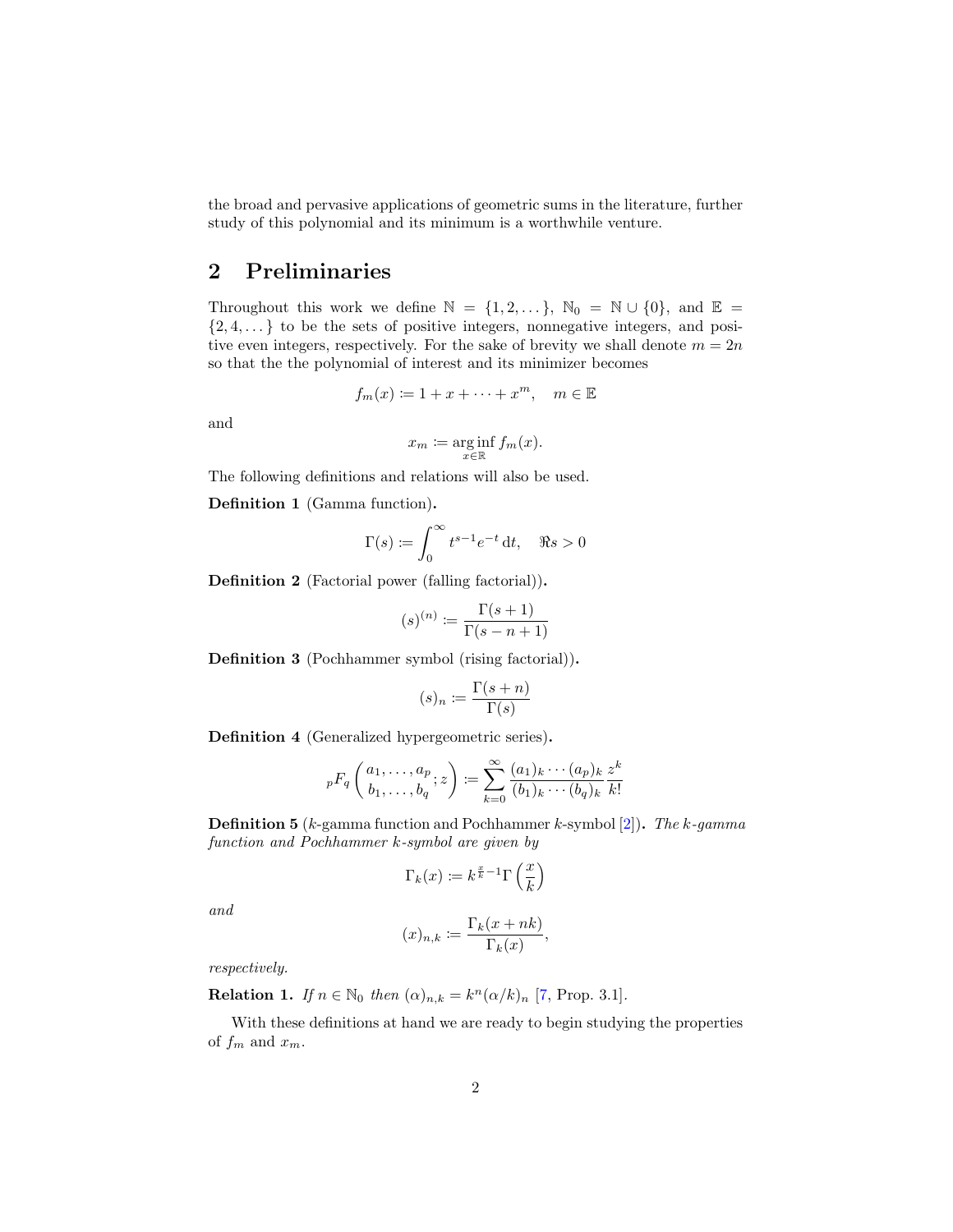# 3 Properties of  $f_m$  and  $x_m$

Our first goal is to establish the existence and uniqueness of  $x_m$ . To accomplish this it will be helpful to use the closed-form for geometric sums and write  $f_m$ in the form

<span id="page-2-2"></span>
$$
f_m(x) = \frac{1 - x^{m+1}}{1 - x}.
$$
 (1)

<span id="page-2-0"></span>**Lemma 1.** The polynomial  $f_m(x)$  is strictly convex on  $x \in \mathbb{R}$  for all  $m \in \mathbb{E}$ .

*Proof.* To establish strict convexity it is sufficient to show  $f''_m(x) > 0$  everywhere on  $x \in \mathbb{R}$ . It is trivial to show  $f''_m(x) > 0$  holds for  $x \ge 0$  so all that is left to do is to consider the complementary case  $x < 0$ . Equating the second derivative with zero we find  $f''_m(x) = 0 \iff h_m(x) = 0$ , where

$$
h_m(x) = (m-1)mx^{m+1} - 2(m^2 - 1)x^m + m(m+1)x^{m-1} - 2.
$$

The signs of the coefficients of  $h_m(-x)$  in order of descending variable exponent yields the sequence  $(-1, -1, -1, -1)$ , which are all negative. It follows from Descartes' rule of signs that  $f''_m(x)$  has zero roots on the interval  $x \in (-\infty, 0)$ . But,  $f''_m(-1) = \frac{1}{2}m^2 > 0$ ; thus, we conclude  $f''_m(x) > 0$  also holds for all  $x < 0$ . The proof is now complete.  $\Box$ 

<span id="page-2-1"></span>**Theorem 1.** The minimizer  $x_m$  exists, is unique, and resides on the interval  $[-1, -1/2]$  for all  $m \in \mathbb{E}$ , .

*Proof.* We begin by establishing that  $f'_m(x)$  has exactly one real root. It is immediately obvious that  $f'_m(x) > 0$  for all  $x \geq 0$ . Now assuming  $x < 0$ , we deduce  $f'_m(x) = 0 \iff g_m(x) = 0$ , where  $g_m(x) = mx^{m+1} - (m+1)x^m + 1$ . The signs of the coefficients of  $g_m(-x)$  in order of descending variable exponent gives the sequence  $(-1, -1, +1)$ ; revealing a single variation in sign. Again appealing to Descartes' rule of signs we conclude  $f'_m(x)$  must have exactly one real root on the interval  $x \in (-\infty, 0)$ . However,  $f'_m(-1) = -\frac{1}{2}m$  and  $f'_m(-1/2) =$  $\frac{1}{9}2^{1-m}(2^{m+1}-3m-2)\geq 0$  with the latter inequality following from induction on  $m \in \mathbb{E}$ . Consequently,  $f'_m(x)$  has a single root on the real line contained in the interval  $[-1, -1/2]$  for all  $m \in \mathbb{E}$ . Furthermore, the strict convexity of  $f_m$ proven in Lemma [1](#page-2-0) implies that the solution to  $f'_m(x) = 0$  also corresponds to the unique global minimum of  $f_m$ , which completes the proof.  $\Box$ 

With the existence and uniqueness of  $x_m$  established, we turn to finding a simple formula for the minimum of  $f_m$  as a function of  $x_m$ .

<span id="page-2-3"></span>**Lemma 2.** Let  $x_m \in [-1, -1/2]$  denote the unique minimizer of  $f_m$  such that  $f_m(x_m) = \inf_{x \in \mathbb{R}} f_m(x)$ . Then,

$$
f_m(x_m) = \frac{1+m}{1+m(1-x_m)}
$$

and  $f_m(x_m) \in [1/2, 3/4]$  for all  $m \in \mathbb{E}$  with  $f_2(x_2) = 3/4$  and  $\lim_{m \to \infty} f_m(x_m) =$ 1/2.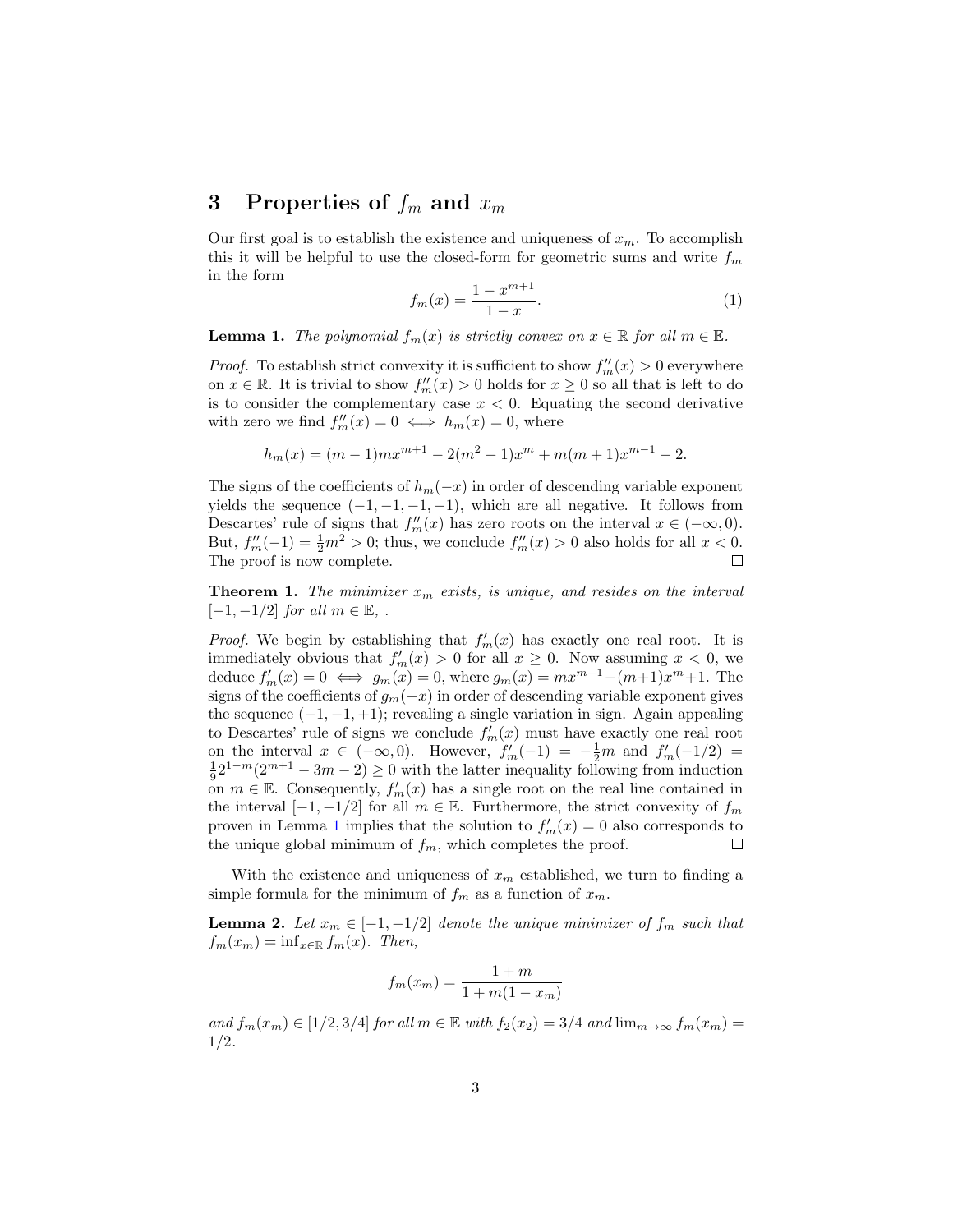*Proof.* From Theorem [1](#page-2-1) we know that  $x_m$  satisfies  $mx_m^{m+1} - (m+1)x_m^m + 1 =$ 0, which can be rewritten as  $x_m^{m+1} = x_m/(1 + m(1 - x_m))$ . Substituting this expression for  $x_m^{m+1}$  into [\(1\)](#page-2-2) yields the desired form for  $f_m(x_m)$ . The bounds on  $f_m(x_m)$  are then found by minimizing and maximizing  $f(m, x) =$  $(1 + m)/(1 + m(1 - x))$  on  $(m, x) \in \mathbb{E} \times [-1, -1/2]$ . We find inf  $f(m, x) =$  $\lim_{m\to\infty} f(m,-1) = 1/2$  and  $\sup f(m,x) = f(2,-1/2) = 3/4$ , which are equivalent to  $\lim_{m\to\infty} f_m(x_m)$  and  $f_2(x_2)$ , respectively. The proof is now com-<br>plete. plete.

#### 4 Explicit expression for  $x_m$

In the previous section we showed that the minimizer  $x_m$  exists, is unique, and resides on the interval  $[-1, -1/2]$  for all  $m \in \mathbb{E}$ . Furthermore, we were able to establish a very simple expression for  $\inf f_m$  as a function of this minimizer so that the problem of evaluating inf  $f_m$  is equivalent to finding  $x_m$ . For  $m = 2, 4$ we may apply the standard equations for roots of linear and cubic equations to derive exact algebraic expressions for  $x_m$ . Furthermore, as  $m \to \infty$  we find for  $|x| < 1$ :  $f_m(x) \to (1-x)^{-1}$ , which is strictly increasing on  $x \in (-1, -1/2]$ . Bringing these observations together we have

$$
x_2 = -\frac{1}{2}
$$
  
\n
$$
x_4 = -\frac{1}{4} \left( 1 + \sqrt[3]{5/9} \left( \sqrt[3]{9 + 4\sqrt{6}} - \sqrt[3]{4\sqrt{6} - 9} \right) \right)
$$
  
\n
$$
\vdots
$$
  
\n
$$
x_{\infty} = -1.
$$

While a general algebraic solution for  $x_m$  with  $m \geq 6$  does not exist, methods for expressing exact solutions to higher-order polynomial roots have been thoroughly studied [\[10\]](#page-10-2). For example, the work of Hermite shows that  $x_6$  can be solved exactly in terms of nonelementary functions [\[5\]](#page-10-3). One way this is accomplished is by reducing the quintic equation  $\partial_x f_6(x) = 0$  to its Bring–Jerrard normal form and then using series reversion to express  $x_6$  in terms of hypergeometric functions. Using this approach as a clue, Theorem [2](#page-3-0) presents an exact and general solution for  $x_m$  based on an adaptation of the method used for solving trinomial equations [\[4,](#page-9-2) [3,](#page-9-3) [8\]](#page-10-4).

<span id="page-3-0"></span>**Theorem 2.** For all  $m \in \mathbb{E}$ 

$$
x_m = \sum_{k=1}^m \frac{(-m)^{k-2}}{(1+m)^{\frac{m-k+k}{m}-1}} \frac{\Gamma\left(\frac{mk+k}{m}-1\right)}{\Gamma\left(\frac{m+k}{m}\right)\Gamma(k)} m + 2F_{m+1} \left( \frac{1, \{\frac{k}{m} + \frac{\ell-1}{m+1}\}_{\ell=0}^m}{\frac{m+k}{m}, \{\frac{k+\ell}{m}\}_{\ell=0}^{m-1}}; 1 \right).
$$

*Proof.* From Theorem [1](#page-2-1) we know  $x_m$  satisfies

$$
mx_m^{m+1} - (m+1)x_m^m + 1 = 0, \quad m \in \mathbb{E}.
$$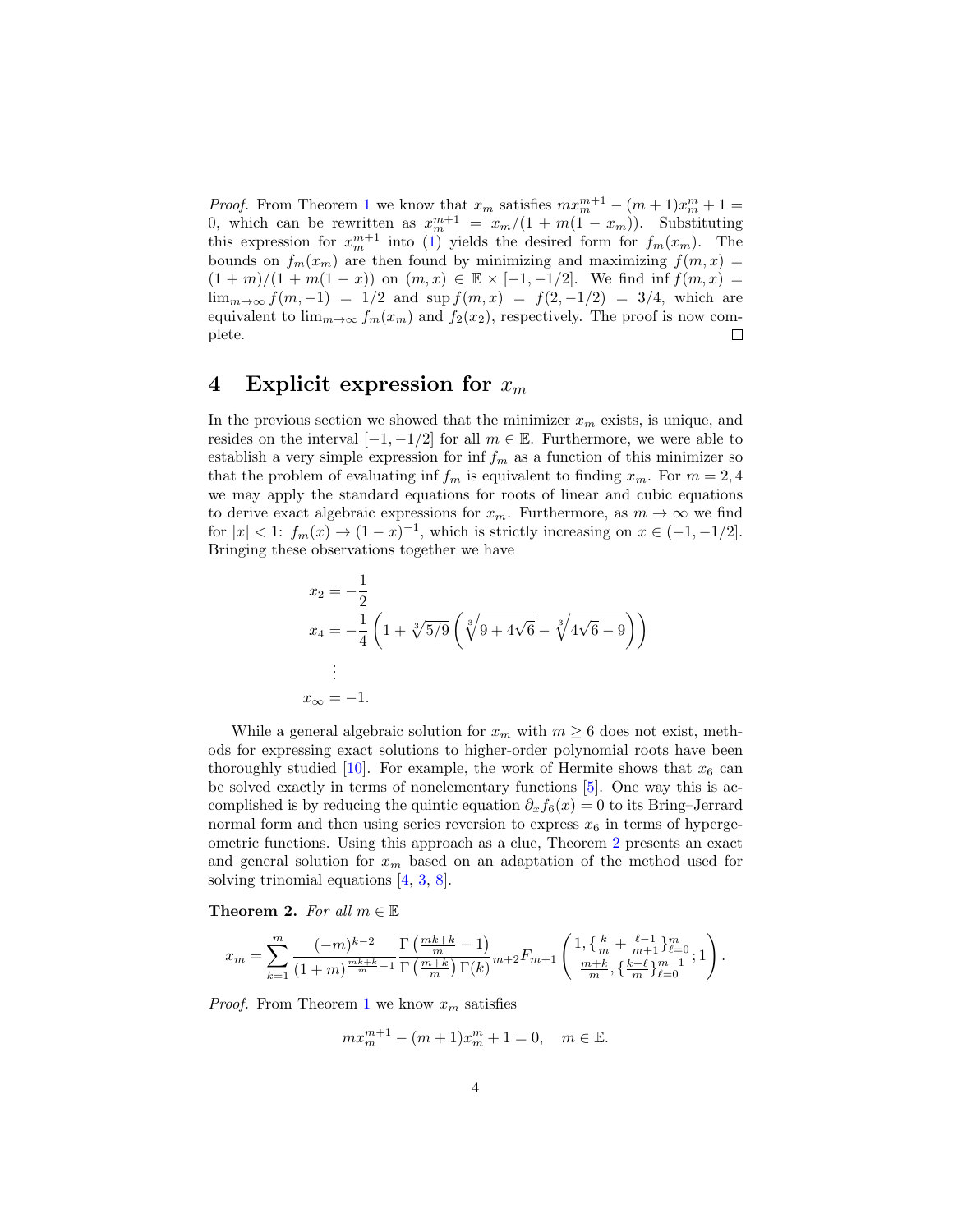Performing the substitution  $x_m \mapsto -\zeta^{-\frac{1}{m}}$  we obtain the transformed expression

<span id="page-4-0"></span>
$$
\zeta = 1 + m + m\phi(\zeta),\tag{2}
$$

,

with  $\phi(\zeta) = \zeta^{-\frac{1}{m}}$ . By Lagrange's inversion theorem it follows for a function F analytic in a neighborhood of the root of [\(2\)](#page-4-0) that

$$
F(\zeta) = F(1+m) + \sum_{n=1}^{\infty} \frac{m^n}{n!} \left[ \partial_w^{n-1} F'(w) \phi^n(w) \right]_{w=1+m}.
$$

Choosing  $F(\zeta) = -\zeta^{-\frac{1}{m}}$  we subsequently obtain

$$
x_m = -(1+m)^{-\frac{1}{m}} + \sum_{n=1}^{\infty} \frac{m^{n-1}}{n!} \left[ \partial_w^{n-1} w^{-\frac{m+n+1}{m}} \right]_{w=1+m}
$$

which upon further noting that  $\partial_w^{n-1} w^{-s} = (-1)^{n-1} (s)_{n-1} w^{-s-n+1}$  yields after some algebraic manipulation

<span id="page-4-1"></span>
$$
x_m = -\frac{(1+m)^{-\frac{1}{m}}}{m} \sum_{n=0}^{\infty} \frac{\Gamma\left(\frac{mn+n+1}{m}\right)}{\Gamma\left(\frac{m+n+1}{m}\right)} \frac{\left(-m(1+m)^{-\frac{m+1}{m}}\right)^n}{n!}.
$$
 (3)

To evaluate the series [\(3\)](#page-4-1) we write  $x_m = \sum_{n=0}^{\infty} c_n = \sum_{k=1}^{m} \sum_{n=0}^{\infty} c_{mn+k-1}$ ; resulting in m new series containing Pochhammer symbols of the form  $(\cdot)_{(m+1)n}$ and  $(\cdot)_{mn}$ . Then using the identity [\[7,](#page-10-1) Eq. 2.13]

$$
(\alpha)_{rn} = r^{rn} \prod_{j=0}^{r-1} \left( \frac{\alpha+j}{r} \right)_n, \quad r \in \mathbb{N}
$$

we arrive at

$$
x_m = \sum_{k=1}^m \frac{(-m)^{k-2}}{(1+m)^{\frac{mk+k}{m}-1}} \frac{\Gamma\left(\frac{mk+k}{m}-1\right)}{\Gamma\left(\frac{m+k}{m}\right)\Gamma(k)} \sum_{n=0}^\infty \frac{(1)_n \prod_{\ell=0}^m \left(\frac{k}{m} + \frac{\ell-1}{m+1}\right)_n}{\left(\frac{m+k}{m}\right)_n \prod_{\ell=0}^{m-1} \left(\frac{k+\ell}{m}\right)_n} \frac{1}{n!},
$$

which is the desired result.

To demonstrate the validity of the closed-form for  $x_m$  given by Theorem [2](#page-3-0) we substitute  $m = 2$  and find

$$
x_2 = \frac{1}{9} {}_3F_2\left(\frac{1, \frac{2}{3}, \frac{4}{3}}{2, \frac{3}{2}}; 1\right) - \frac{1}{\sqrt{3}} {}_2F_1\left(\frac{\frac{1}{6}, \frac{5}{6}}{\frac{3}{2}}; 1\right).
$$

The  ${}_3F_2(\cdot)$  term is reduced to  ${}_2F_1(\cdot)$  by way of [\[6,](#page-10-5) Eq. 07.27.03.0120.01]

$$
{}_3F_2\left(\begin{array}{c}1,\beta,\gamma\\2,\epsilon\end{array};z\right)=\frac{\epsilon-1}{(\beta-1)(\gamma-1)z}\left({}_2F_1\left(\begin{array}{c}\beta-1,\gamma-1\\ \epsilon-1\end{array};z\right)-1\right).
$$

 $\Box$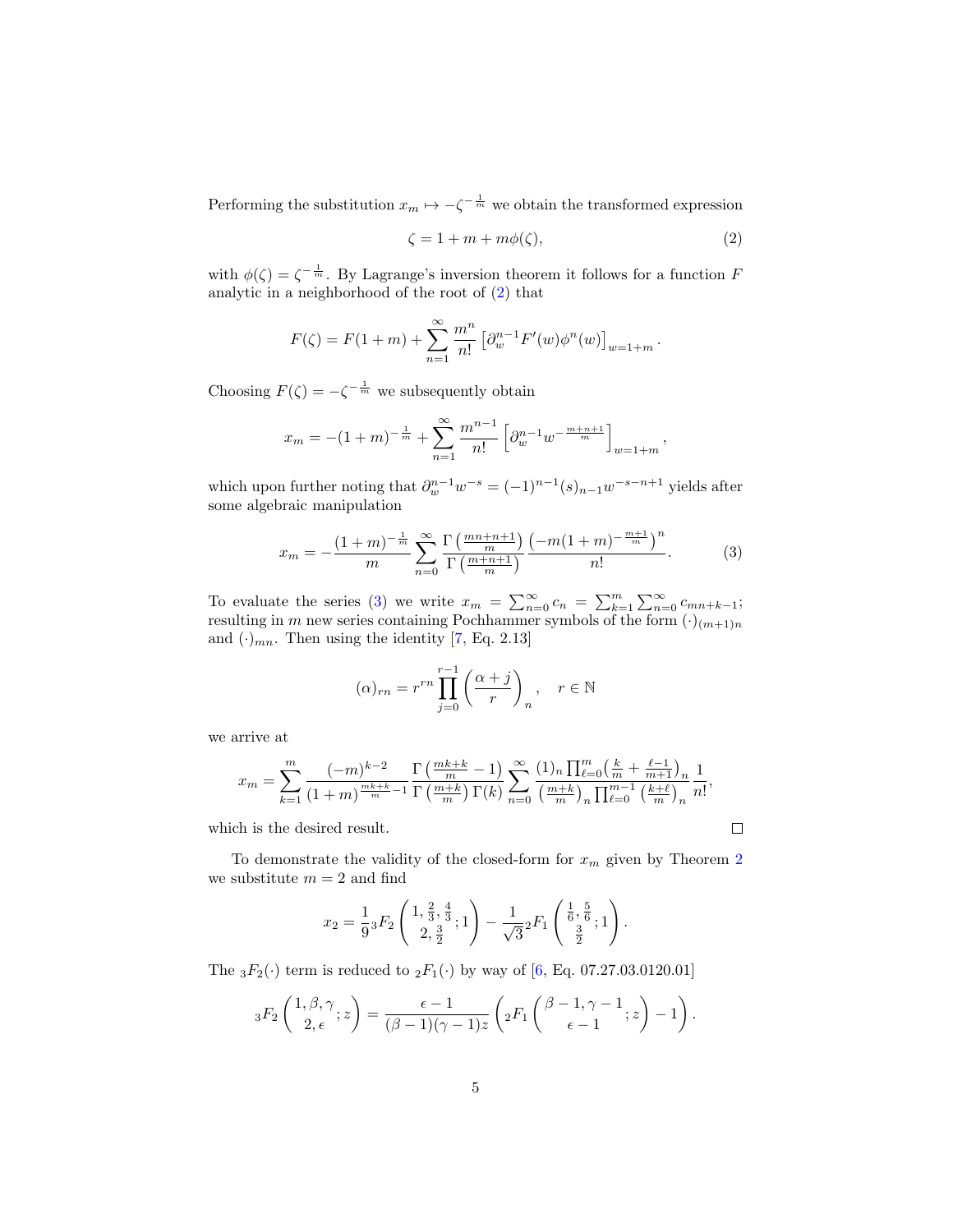Gauss's hypergeometric summation theorem

$$
{}_2F_1\left(\frac{\alpha,\beta}{\gamma};1\right) = \frac{\Gamma(\gamma)\Gamma(\gamma-\alpha-\beta)}{\Gamma(\gamma-\alpha)\Gamma(\gamma-\beta)}, \quad \Re(\gamma-\alpha-\beta) > 0
$$

then permits us to write the remaining  ${}_2F_1(\cdot)$  terms as ratios of gamma functions. After some simplification we find

$$
x_2 = -\frac{1}{2},
$$

which is the exact value of  $x_2$ .

For  $m \geq 4$ , reducing the closed-form for  $x_m$  to more elementary functions in this manner becomes very cumbersome if not impossible. Without the ability to reduce the hypergeometric functions present in  $x_m$ , this expression also becomes difficult to implement numerically, especially as  $m$  becomes large. To obtain approximations we could turn to the series given by  $(3)$ ; however, the slow convergence of this series renders it impractical. For example, substituting  $m = 2$  and adding up the first one-hundred terms of [\(3\)](#page-4-1) we obtain  $x_2 \approx -0.499885$ , which corresponds to an absolute relative error of  $2.3 \times 10^{-4}$ . Given that numerical root finding methods can achieve more accurate approximations in just a few iterations we find this means of approximation to be less than satisfactory.

# 5 Perturbation series expansion of  $x_m$

In the previous section we were able to find an exact expression for  $x_m$  but this expression was not useful for the purpose of computing numerical approximations. Here, we apply the methods of perturbation theory to obtain a faster converging series expansion for this purpose.

We begin by recalling from Theorem [1](#page-2-1) that  $x_m$  satisfies

$$
g_m(x_m) = 0
$$
, with  $g_m(x) = x^m \left(1 - x + \frac{1}{m}\right) - \frac{1}{m}$ 

and  $x_m \to -1$  as  $m \to \infty$ . The fact that  $x_m + 1$  vanishes as m becomes large suggests we instead study the perturbed problem

$$
g_{m,\epsilon}(x_{m,\epsilon}) = 0
$$
, with  $g_{m,\epsilon}(x) = x^m \left(2 - (1+x)\epsilon + \frac{1}{m}\right) - \frac{1}{m}$ ,

where

<span id="page-5-0"></span>
$$
x_{m,\epsilon} = \sum_{k=0}^{\infty} a_k \epsilon^k.
$$
 (4)

Upon inspection we observe  $g_{m,1}(x) = g_m(x)$  and so it follows that  $x_m$  can be recovered by evaluating the perturbation series [\(4\)](#page-5-0) at  $\epsilon = 1$ . To determine the coefficients  $a_k$  we first consider the well-known result for integer powers of series to express powers of  $x_{m,\epsilon}$  as

$$
x_{m,\epsilon}^p = \sum_{k=0}^{\infty} c_{k,p} \epsilon^k, \quad p \in \mathbb{N}
$$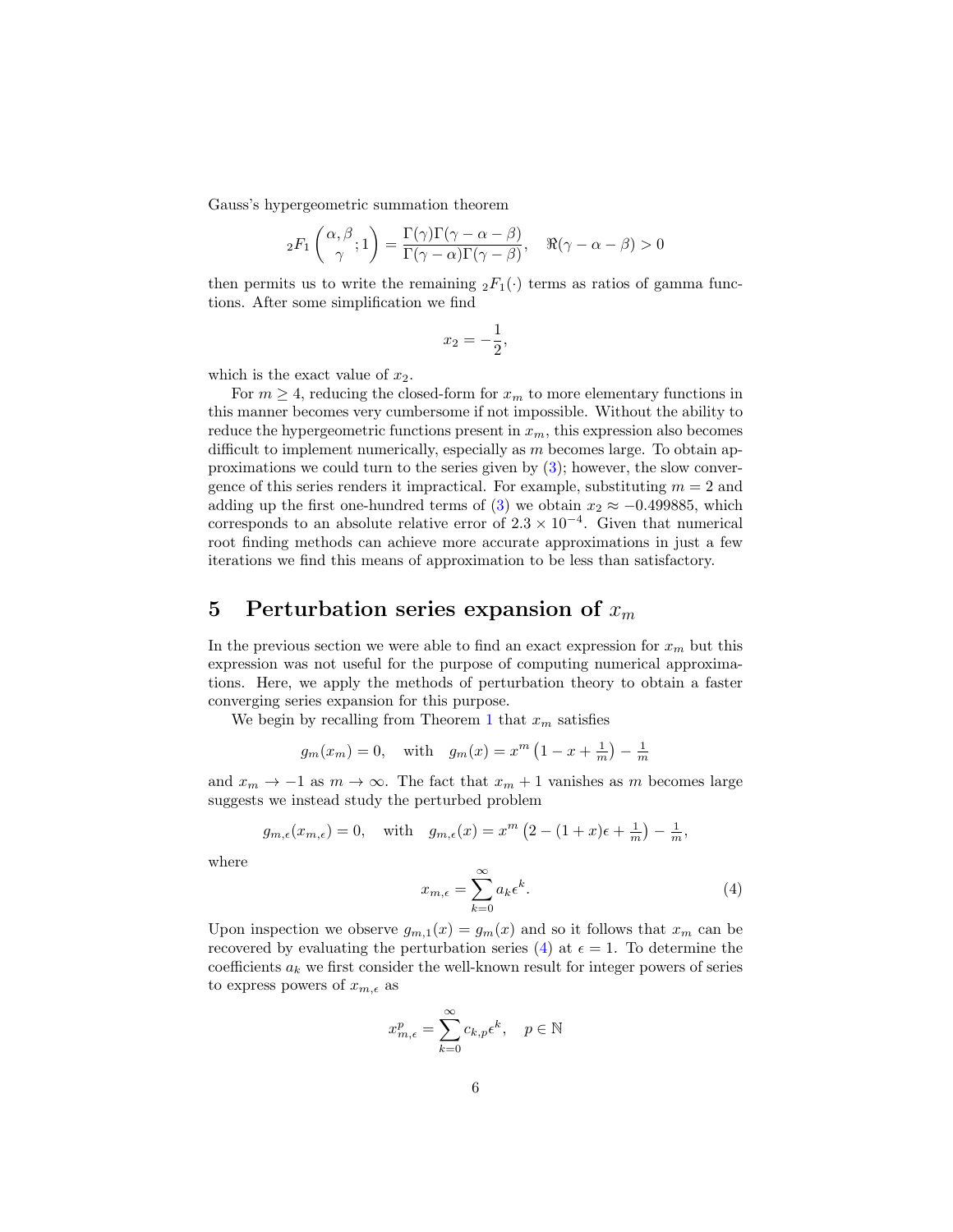with

$$
c_{0,p} = a_0^p
$$
  

$$
c_{k,p} = \frac{1}{a_0 k} \sum_{\ell=1}^k ((p+1)\ell - k) a_\ell c_{k-\ell,p}.
$$

Using Faá di Bruno's formula we may also obtain a closed-form for the coefficients  $c_{k,p}$  as

$$
c_{k,p} = \frac{1}{k!} \sum_{\ell=1}^k (p)^{(\ell)} a_0^{p-l} B_{k,\ell}(1! \, a_1, \ldots, (k-\ell+1)! \, a_{k-\ell+1}),
$$

where  $B_{n,k}(x_1,\ldots,x_{n-k+1})$  is the partial Bell-polynomial. Using these results we substitute  $x_{m,\epsilon}$  into  $g_{m,\epsilon}$  and collect terms by powers of  $\epsilon$  yielding

$$
g_{m,\epsilon}(x_{m,\epsilon}) = \left(2 + \frac{1}{m}\right)a_0^m - \frac{1}{m} + \sum_{k=1}^{\infty} \left[ \left(2 + \frac{1}{m}\right)c_{k,m} - c_{k-1,m} - c_{k-1,m+1} \right] \epsilon^k.
$$

Since  $g_{m,\epsilon}(x_{m,\epsilon}) = 0$  we equate the coefficients of  $\epsilon^k$  with zero to yield an infinite system of equations that recover the coefficients  $a_k$ . Setting the constant term equal to zero gives  $a_0^m = (1 + 2m)^{-1}$ . Knowing that  $x_m \in [-1, -1/2]$  and  $m \in \mathbb{E}$  we take the negative solution to this equation and set the higher-order coefficients of  $\epsilon^k$  to zero yielding

$$
a_0 = -(1+2m)^{-\frac{1}{m}}, \quad (1+2m)c_{k,m} - m(c_{k-1,m} + c_{k-1,m+1}) = 0. \tag{5}
$$

Evaluating the first several coefficients we are able to conjecture a closed-form for  $a_k$ , which leads to the following result.

<span id="page-6-0"></span>Theorem 3. For all  $m \in \mathbb{E}$ 

$$
x_m = \sum_{k=0}^{\infty} a_k,
$$

where

$$
a_0 = -(1+2m)^{-\frac{1}{m}}
$$
  

$$
a_k = \sum_{\ell=0}^k \frac{(\ell+m+1)_{k-1,m}}{\ell!(k-\ell)!} a_0^{mk+\ell+1}
$$

.

*Proof.* We begin by considering the closed-form for  $x_m$  claimed in the statement of Theorem [2,](#page-3-0) which consists of a sum of  $m$  hypergeometric functions. Denoting  ${a_{j,k}}_{j=1}^{m+2}$  as the top parameters and  ${b_{j,k}}_{j=1}^{m+1}$  as the bottom parameters of the hypergeometric function in the kth term we find  $\gamma_k = (b_1 + \cdots + b_{m+1}) - (a_1 +$  $\cdots + a_{m+2}$  =  $\frac{1}{2}$  for all  $k = 1, \ldots, m$ . Since  $\gamma_k > 0$ , each of the *m*-terms of  $x_m$ can be written as an absolutely convergent series; hence, the entire expression representing  $x_m$  must also be absolutely convergent. Now using the conjectured closed-form for  $a_k$  we write

$$
x_m = \sum_{k=0}^{\infty} \sum_{\ell=0}^{k} \frac{m^{k-1}}{\ell!(k-\ell)!} \frac{\Gamma\left(k + \frac{\ell+1}{m}\right)}{\Gamma\left(1 + \frac{\ell+1}{m}\right)} a_0^{mk+\ell+1}.
$$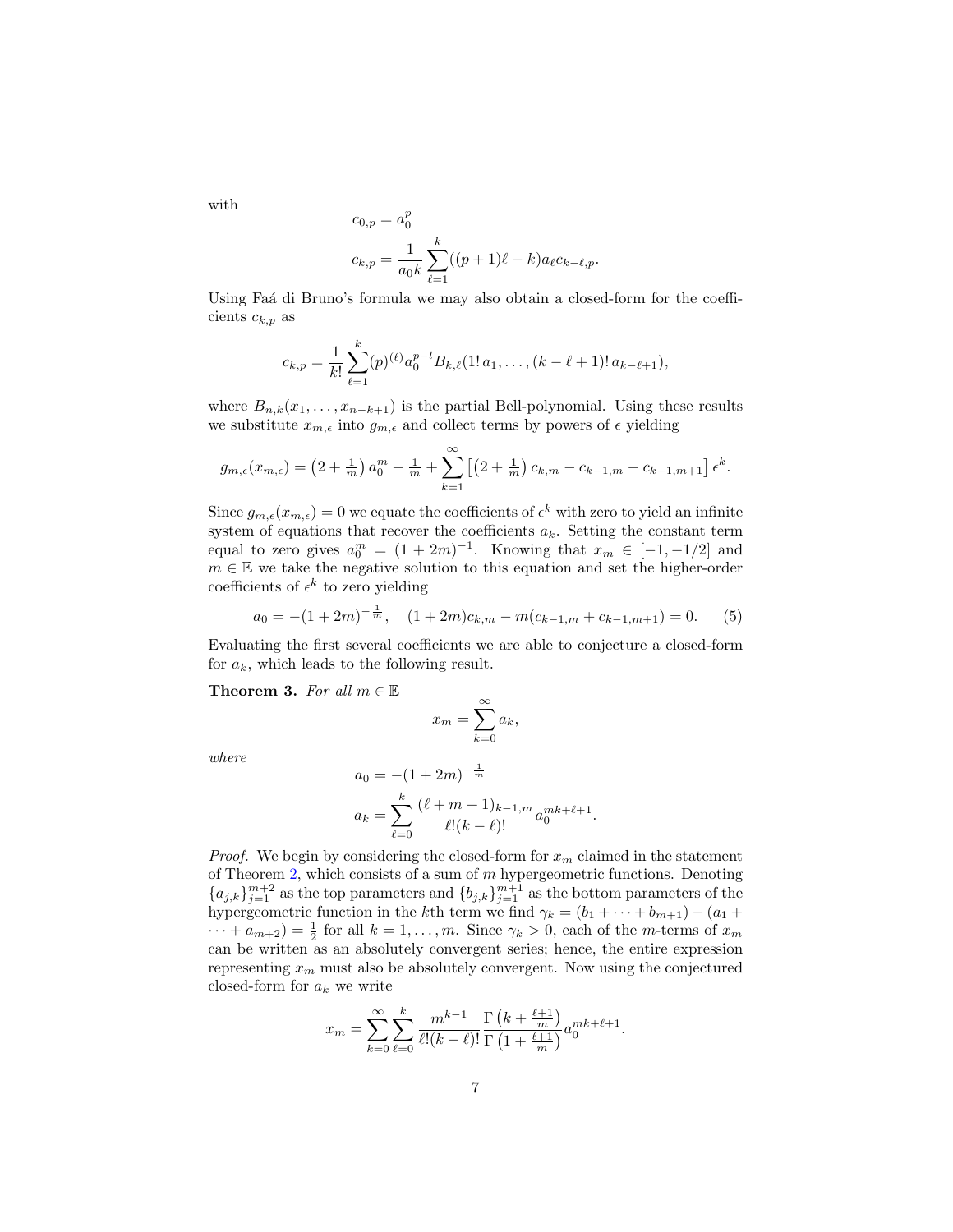If this expression is equal to that given in the statement of Theorem [2,](#page-3-0) then it is also absolutely convergent and permits rearrangement of its terms. Interchanging the order of summation we find after some simplification

$$
x_m = \frac{a_0}{m} \sum_{\ell=0}^{\infty} \frac{\Gamma\left(\frac{m\ell+\ell+1}{m}\right)}{\Gamma\left(1+\frac{\ell+1}{m}\right)} \frac{(ma_0^{m+1})^{\ell}}{\ell!} \sum_{k=0}^{\infty} \left(\frac{m\ell+\ell+1}{m}\right)_k \frac{(ma_0^m)^k}{k!}.
$$

The interior sum over k can now be evaluated in terms of  $_1F_0(\alpha; -; z) = (1 (z)^{-\alpha}$ . Reintroducing  $a_0$  yields

$$
x_m = -\frac{(1+m)^{-\frac{1}{m}}}{m} \sum_{\ell=0}^{\infty} \frac{\Gamma\left(\frac{m\ell+\ell+1}{m}\right)}{\Gamma\left(\frac{m+\ell+1}{m}\right)} \frac{\left(-m(1+m)^{-\frac{m+1}{m}}\right)^{\ell}}{\ell!},
$$

which is the series expansion for  $x_m$  given in [\(3\)](#page-4-1). By the uniqueness of Taylor series it follows that the conjectured form for  $a_k$  must be correct.  $\Box$ 

So does the perturbation series for  $x_m$  converge faster than that given by [\(3\)](#page-4-1)? Substituting  $m = 2$  and adding the first one-hundred terms we find for the absolute relative error  $5.6 \times 10^{-64}$ , which is a significant improvement on the absolute relative error of  $2.3 \times 10^{-4}$  obtained from the first one hundred terms of [\(3\)](#page-4-1).

We conclude this section with an important property of approximations for  $x_m$  obtained via the perturbation series of Theorem [3.](#page-6-0)

<span id="page-7-0"></span>Corollary 1. If  $\tilde{x}_{m,n} = \sum_{k=0}^{n} a_k$ , then  $x_m \sim \tilde{x}_{m,n}$  as  $m \to \infty$ .

*Proof.* Using the expression for  $a_k$  given in Theorem [3](#page-6-0) we have  $\lim_{m\to\infty} a_0 = -1$ and  $\lim_{m\to\infty} a_k = 0$  for all  $k \geq 1$ ; thus,  $\lim_{m\to\infty} \tilde{x}_{m,n} = -1$  for all  $n \in \mathbb{N}_0$ . Since  $\lim_{m\to\infty} x_m = -1$  the result follows.  $\lim_{m\to\infty}x_m=-1$  the result follows.

#### 6 Numerical results

From Corollary [1](#page-7-0) we know  $x_m \sim \tilde{x}_{m,n}$  as  $m \to \infty$  and so we expect the number n needed to guarantee  $|x_m - \tilde{x}_{m,n}| < \epsilon$  should decrease as  $m$  increases. Since we have closed-forms for  $x_2$  and  $x_4$ , which can be computed to arbitrary precision, our first task will be to study the convergence of  $\tilde{x}_{m,n} \to x_m$  as a function of n for  $m = 2, 4$ . Given that we expect less terms will be needed for larger values of m, the results of this exercise should give us a worst case scenario for how large n must be to obtain the desired accuracy in our approximation.

Using MATHEMATICA software, we evaluated  $\tilde{x}_{m,n}$  for  $m = 2, 4$  and  $n =$  $0, 1, \ldots, 100$ . To compare the approximation to the exact values we used the absolute relative error

$$
R_m(n) = \left|\frac{\tilde{x}_{m,n}}{x_m} - 1\right|,
$$

the results of which are plotted in Figure [1.](#page-8-0) From the figure we see the error decreases exponentially with n and that  $R_4(n) < R_2(n)$  for each value of n.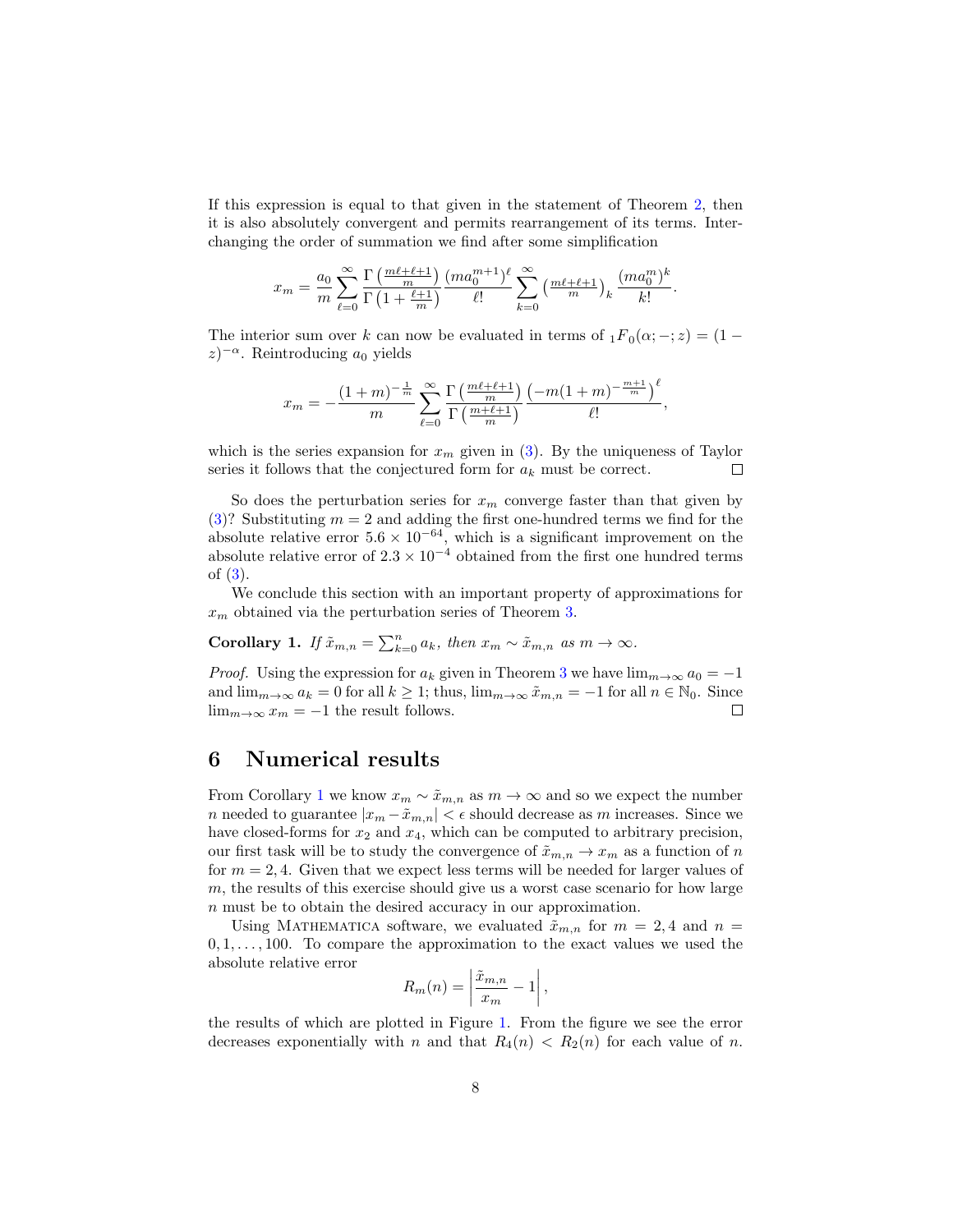Working with the data for  $R_4(n)$  we further determined

$$
R_4(n) < 5 \times 10^{-(2+0.759n)},
$$

which suggests setting  $n$  equal to

$$
n^* = \max\left\{0, \left\lceil \tfrac{q-2}{0.759} \right\rceil\right\}
$$

is sufficient to guarantee  $\tilde{x}_{m,n^*}$  agrees with  $x_m$  to at least q significant digits for all  $m \geq 4$ .

To test this hypothesis we first note that  $x_m \in (-1, -1/2]$  for all finite  $m \in \mathbb{E}$ . Since the leading exponent in the decimal expansion of  $x_m$  is always negative one it follows that  $\tilde{x}_{m,n}$  has p significant digits of  $x_m$  if  $|x_m - \tilde{x}_{m,n}| \leq 5 \times 10^{-(p+1)}$ . Furthermore, we know  $x_m$  is the unique real root of  $g_m(x) = x^m(1-x+\frac{1}{m})-\frac{1}{m}$ with  $g_m(x_m - \epsilon)$  and  $g_m(x_m + \epsilon)$  differing in sign; hence a lower bound on the number of significant digits obtained by  $\tilde{x}_{m,n}$  is found by determining the largest nonnegative integer p such that

$$
g_m(\tilde{x}_{m,n} - 5 \times 10^{-(p+1)})g_m(\tilde{x}_{m,n} + 5 \times 10^{-(p+1)}) \le 0.
$$

For the sake of example we chose  $q = 10$  for the number of desired significant digits resulting in  $n^* = 11$ . Using the above mentioned procedure, the value p was computed for  $m = 4, 6, \ldots, 100$  with the results presented in Figure [2.](#page-9-4) From the figure we observe  $p > q$  for each value of m as is expected. Finally, Table [1](#page-11-0) presents numerical values for  $x_m$  and  $f_m(x_m)$  computed using  $\tilde{x}_{m,n}$  and the formula in Lemma [2.](#page-2-3)



<span id="page-8-0"></span>Figure 1: Absolute relative error incurred from the approximation  $\tilde{x}_{m,n}$  versus n for  $m = 2, 4$ . Plot produced with matlab2tikz [\[9\]](#page-10-6).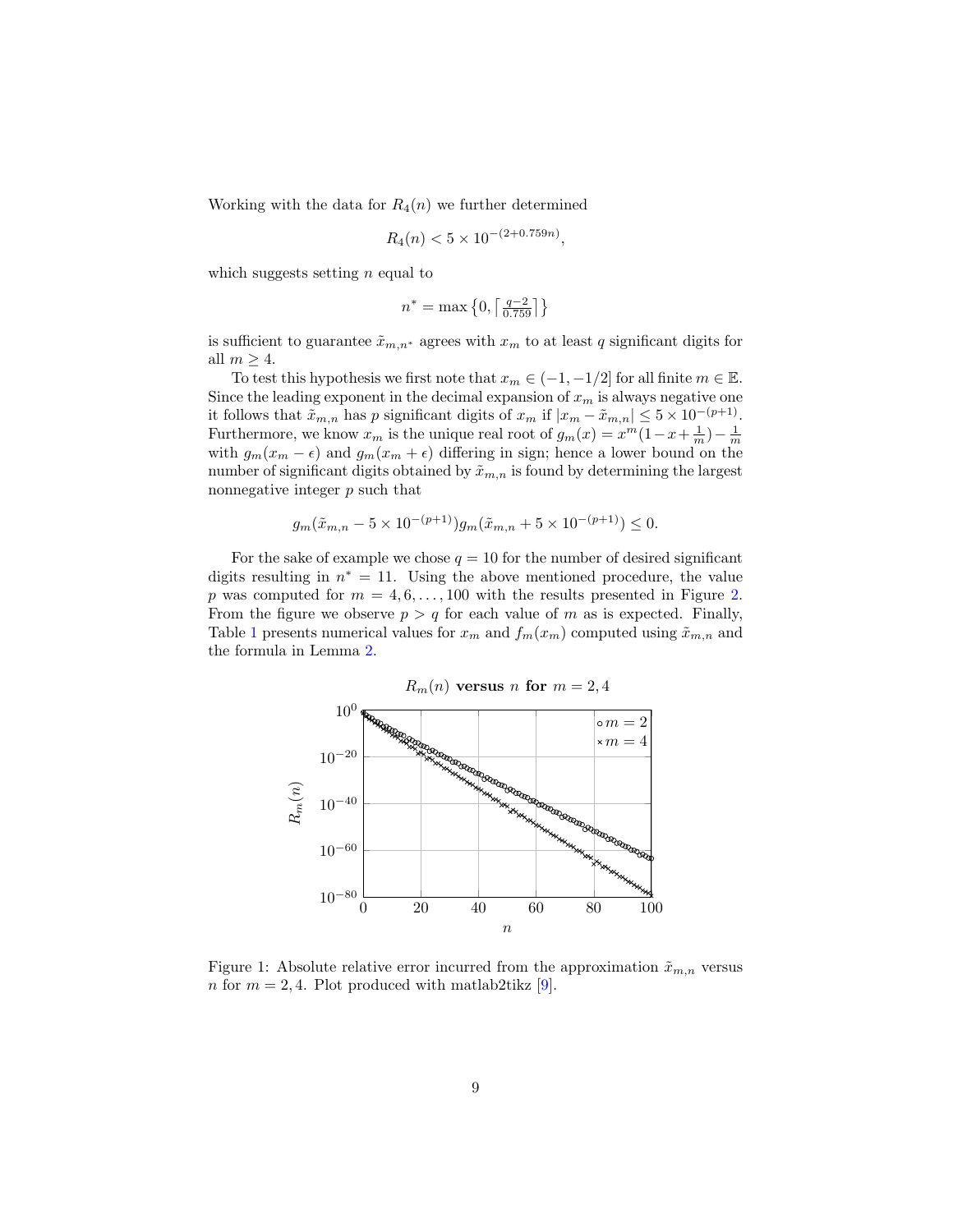

<span id="page-9-4"></span>Figure 2: Number of significant figures obtained by the approximation  $\tilde{x}_{m,n^*}(q)$ for  $q = 10$  versus m.

### 7 Conclusions

In this note, we were able to establish many useful facts about the polynomial  $f_m(x) = 1 + x + \cdots + x^m$  and its minimum value on the real line. In particular, we were able to show arg inf  $f_m(x) \in [-1, -1/2]$  and inf  $f_m(x) \in [1/2, 3/4]$ for all  $m \in \mathbb{E}$  as well as provide a very simple formula for the minimum as a function of the minimizer  $x_m$ . Lagrange inversion and perturbation theory were applied to derive two different series expansions for  $x_m$ , which lead to a closed-form in terms of hypergeometric functions. Furthermore, numerical studies were conducted which gave a rule of thumb for how large  $n$  must be to achieve a desired accuracy in approximating  $x_m$  with  $\tilde{x}_{m,n}$ .

#### References

- <span id="page-9-0"></span>[1] N. H. Abel. Beweis der Unm¨oglichkeit, algebraische Gleichungen von höheren Graden als dem vierten allgemein aufzulösen. J. Reine Angew. Math., 1:65–84, 1826.
- <span id="page-9-1"></span>[2] Rafael Díaz and Eddy Pariguan. On hypergeometric functions and Pochhammer k-symbol. Divulgaciones Matemáticas, 15(2), 2007.
- <span id="page-9-3"></span>[3] Albert Eagle. Series for all the roots of a trinomial equation. The American Mathematical Monthly, 46(7):422–425, 1939.
- <span id="page-9-2"></span>[4] M.L. Glasser. Hypergeometric functions and the trinomial equation. Journal of Computational and Applied Mathematics, 118(1):169–173, 2000.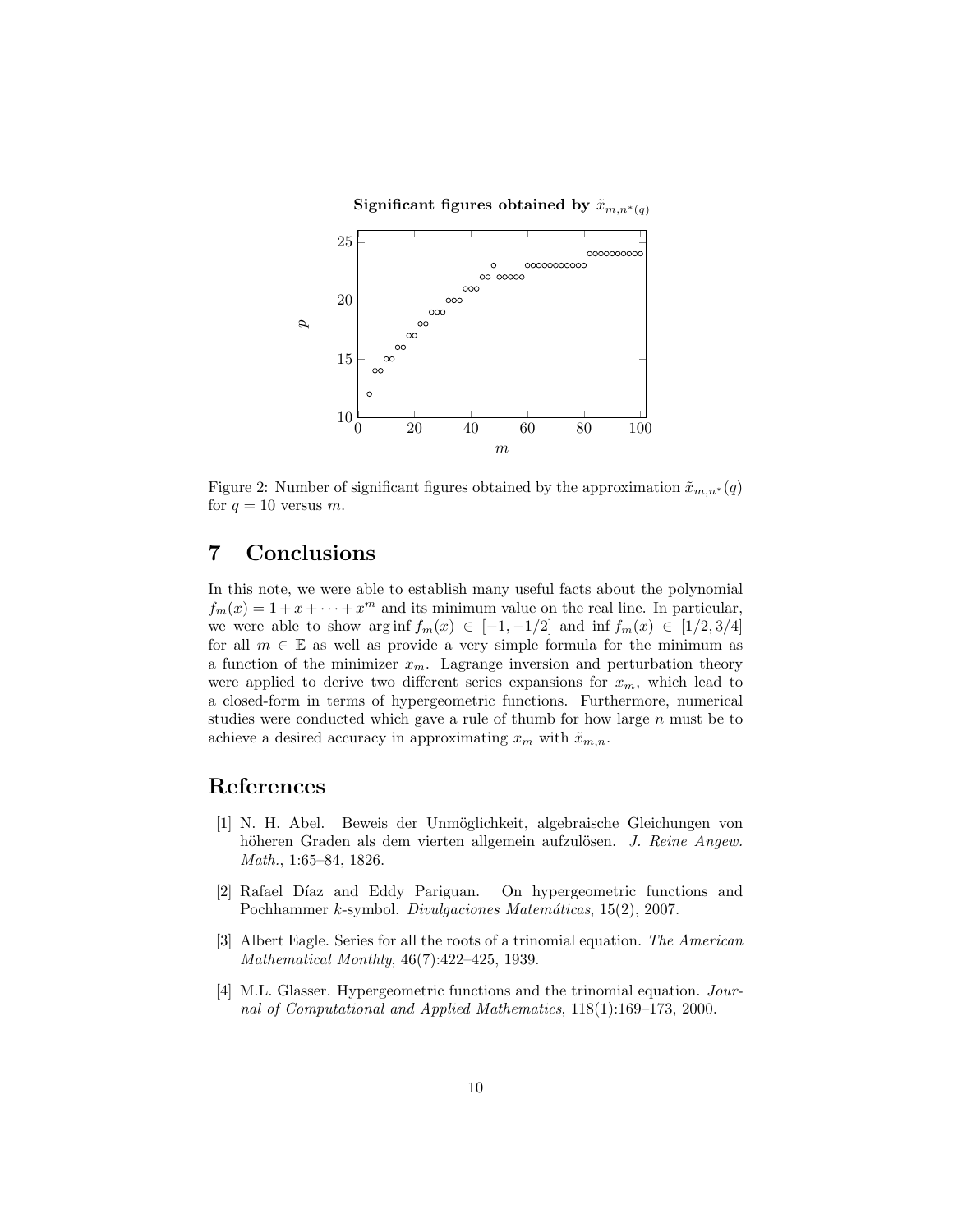- <span id="page-10-3"></span>[5] Charles Hermite. Sur la résolution de l'équation du cinquieme degré. Comptes rendus de l'Académie des Sciences, 46(1858):508-515, 1858.
- <span id="page-10-5"></span>[6] Wolfram Research Inc. The Wolfram functions site. Visited on 2021-04-28.
- <span id="page-10-1"></span>[7] Shahid Mubeen and Abdur Rehman. A note on k-gamma function and pochhammer k-symbol. Journal of Informatics and Mathematical Sciences, 6(2), 2014.
- <span id="page-10-4"></span>[8] Daniele Ritelli and Giulia Spaletta. Trinomial equation: the hypergeometric way. Open Journal of Mathematical Sciences, 5(1):236–247, 2021.
- <span id="page-10-6"></span>[9] Nico Schlömer. matlab2tikz: A script to convert MATLAB/Octave into TikZ figures for easy and consistent inclusion into LATEX. GitHub. URL: https://github.com/matlab2tikz/matlab2tikz (retrieved May 8, 2021).
- <span id="page-10-2"></span>[10] Hiroshi Umemura. Resolution of algebraic equations by theta constants, pages 261–270. Birkhäuser Boston, Boston, MA, 2007.
- <span id="page-10-0"></span>[11] Yiwei Wang. The minimum of  $f(x) = 1 + x + \cdots + x^{2n}$ . Mathematics Stack Exchange. URL: https://math.stackexchange.com/q/4060608 (version: 2021-04-30).